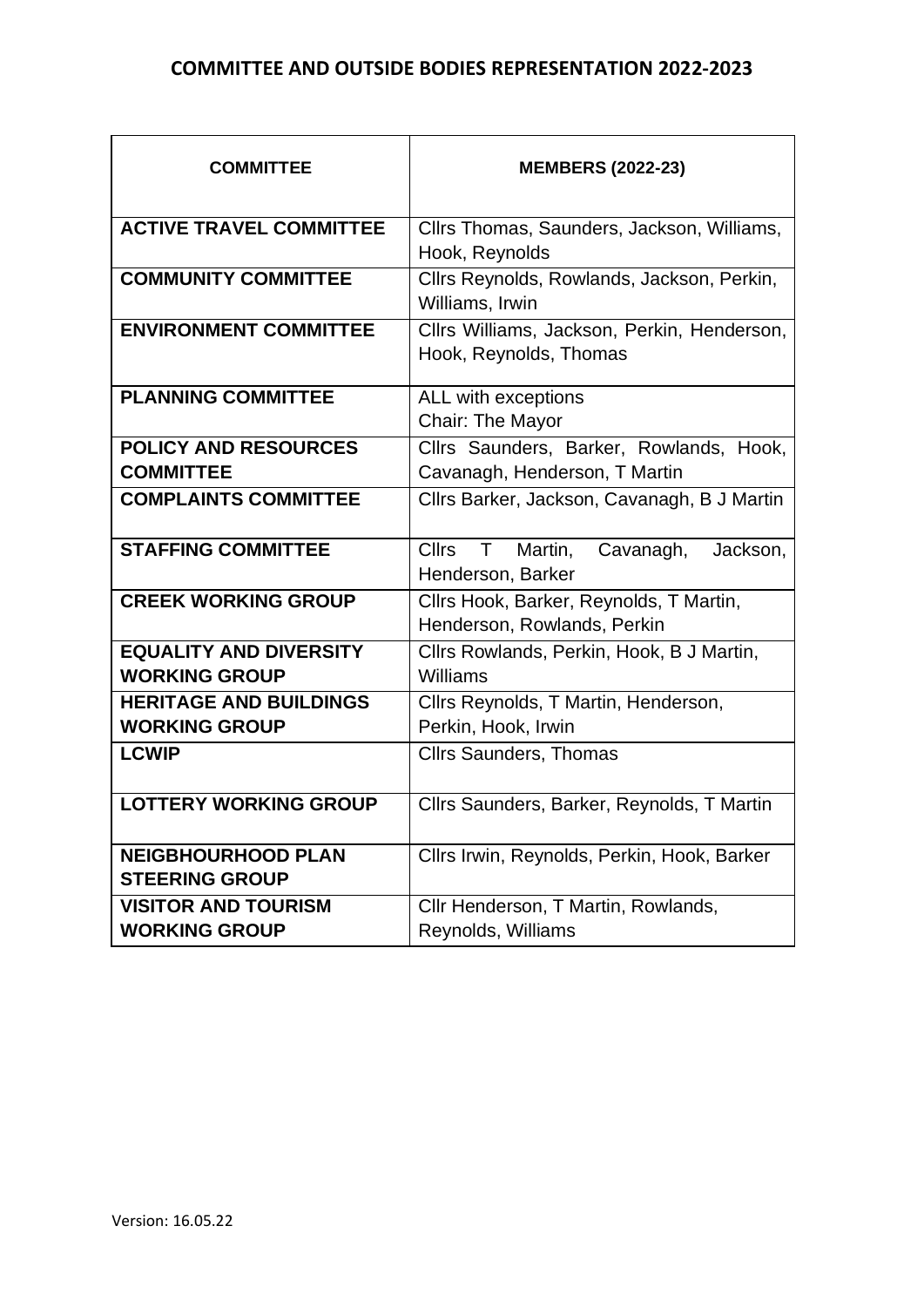| <b>OUTSIDE BODY</b>                                   | <b>REPRESENTATIVES</b><br>2022/23 |
|-------------------------------------------------------|-----------------------------------|
| <b>AGE UK COMMITTEE</b>                               | <b>Cllr Barker</b>                |
| <b>ALEXANDER CENTRE TRUST</b>                         | <b>Cllr Saunders</b>              |
| <b>CINQUE PORTS STANDING COMMITTEE</b>                | The Mayor of Faversham            |
| <b>CITIZENS ADVICE BUREAU IN SWALE</b>                | <b>Cllr Jackson</b>               |
| <b>DEMENTIA ACTION ALLIANCE</b>                       | <b>Cllr Reynolds</b>              |
| <b>FAVERSHAM IN BLOOM</b>                             | <b>Cllr Williams</b>              |
| <b>FAVERSHAM SWIMMING POOL</b>                        | <b>CIIr B J Martin</b>            |
| <b>KALC SWALE AREA COMMITTEE</b>                      | <b>Cllr Henderson</b>             |
| <b>SWALE EMERGENCY CONTACTS</b>                       | The Mayor and Deputy Mayor        |
| <b>WEST FAVERSHAM COMMUNITY</b><br><b>ASSOCIATION</b> | <b>Cllr Reynolds</b>              |
| <b>GREEN GRID FORUM</b>                               | <b>Cllrs Williams, Perkin</b>     |
| <b>TOWN TWINNING GROUP</b>                            | <b>Cllrs T Martin, Barker</b>     |
| <b>PLASTIC FREE FAVERSHAM</b>                         | Cllr Williams, Perkin             |
| <b>OARE GUNPOWDER WORKS</b>                           | <b>Cllr Williams</b>              |
| <b>FAVERSHAM HERITAGE HARBOUR</b>                     | Cllrs T Martin, Irwin             |
| <b>FAVERSHAM ASSISTANCE (FACE)</b>                    | <b>Cllrs Thomas, Perkin</b>       |
| <b>FAVERSHAM UMBRELLA</b>                             | <b>Cllrs Irwin, Rowlands</b>      |
| <b>FAVERSHAM TRADERS ASSOCIATION</b>                  | Cllrs Irwin, Henderson            |